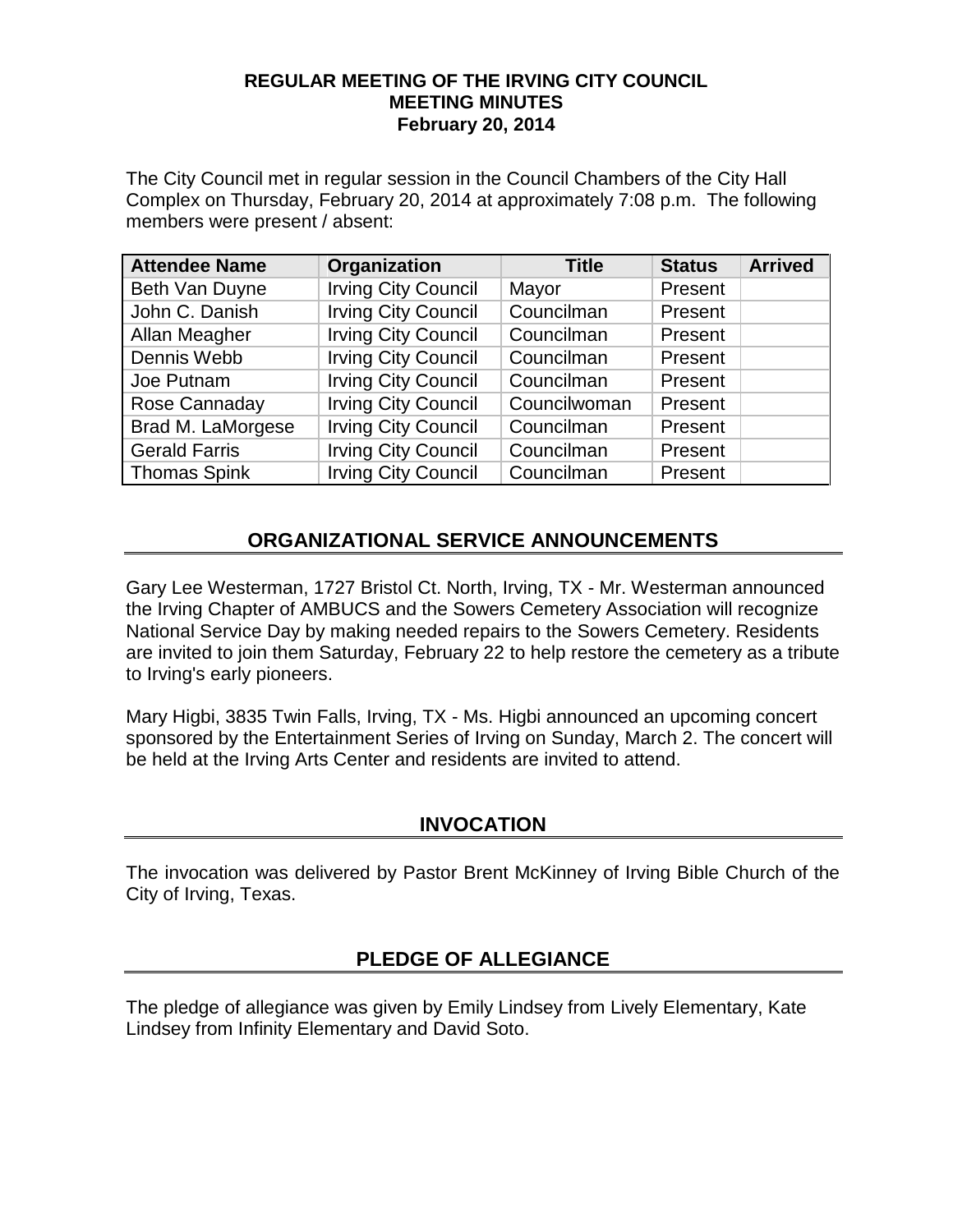# **PROCLAMATIONS AND ANNOUNCEMENTS**

Mayor Van Duyne presented Sylvie Roberts, Joyce Howard Pittman, and Yelak Biru a proclamation recognizing Multiple Myeloma Awareness Month.

Mayor Van Duyne presented Ricky Stephenson a proclamation recognizing the Irving AMBUCS.

Mayor Van Duyne presented Chris Dobson, Library Director, and Ben Toon, Senior Librarian, a proclamation recognizing The Declaration for the Rights of Libraries Month.

# **CITIZENS' FORUM**

Joyce Eckles, 1827 Dory Lane, Irving, TX - Ms. Eckles requested that a Texas Independence flag be flown over City Hall.

Daniel Rivas, 1502 Westwood Dr., Irving, TX - Mr. Rivas expressed concerns about exiting Barbara Street. He would like a traffic signal at that location.

David Bennett, 3577 N. Beltline Rd., Irving, TX - Mr. Bennett spoke regarding Tango and health.

# **CITY COUNCIL AGENDA**

#### **1 City Operations Update**

Susan Rose, Communications Director, announced an upcoming Town Hall meetings scheduled for Monday, March 3 at Lee Park and Tuesday, March 18 at Mustang Park Recreation Center, both at 6:30 p.m.

Casey Tate, CIP Director, updated the residents on the progress of the South Irving Library and O'Connor Street Project. They are pouring concrete basement walls for the library and they are pouring streets to widen O'Connor. The main lanes on O'Connor are scheduled to open by March 15.

Doug Janeway, Chief Development Officer, announced that TxDOT demolishing multiple building structures along Hwy 183 that will allow for future development.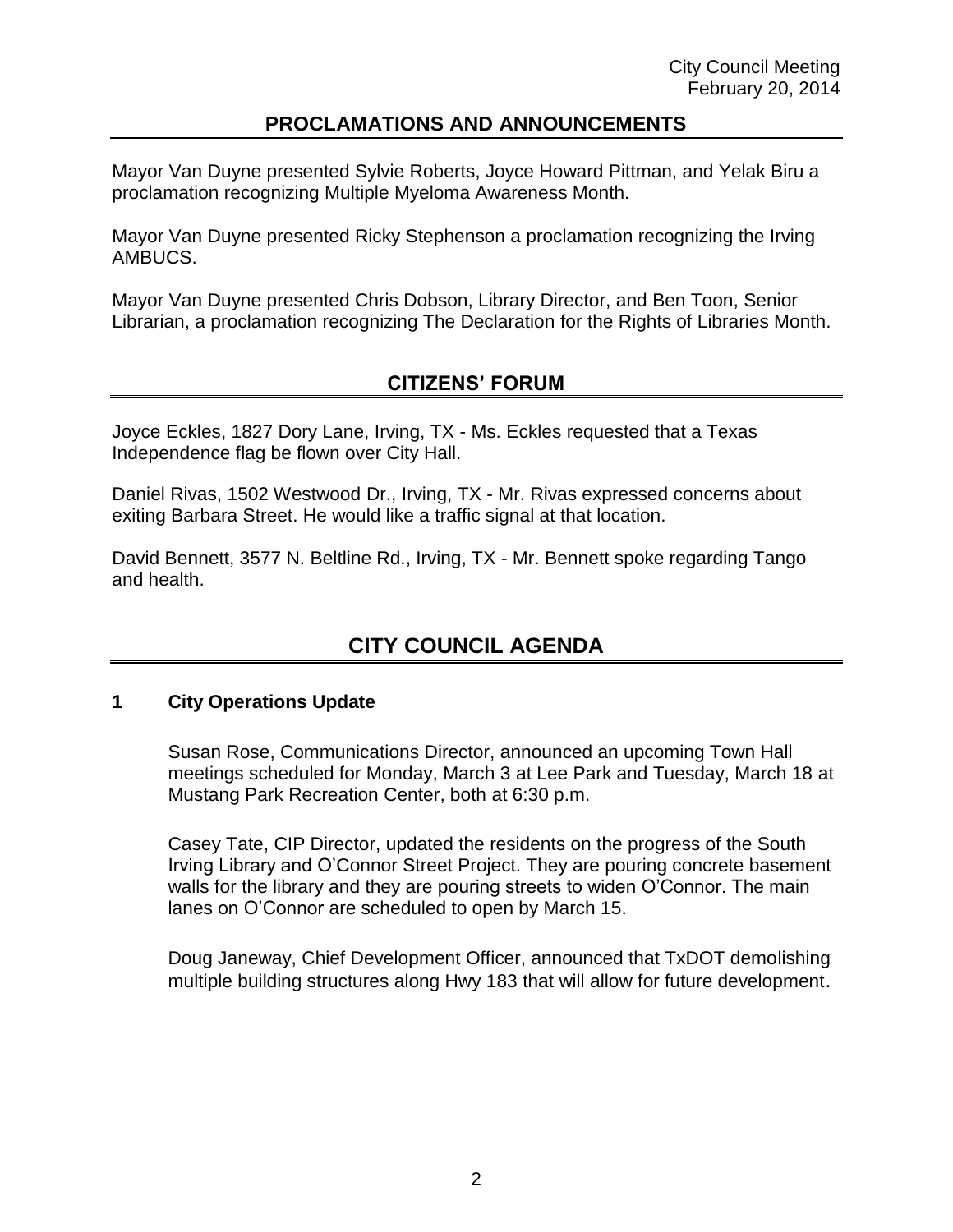#### **2 Heritage Crossing Update**

Kevin Kass, Redevelopment and TIF Administrator, announced there was community approval to develop a long term parking strategy for downtown, staff and Gateway Planning continue to work together, and the downtown façade program and sign enhancement program continue to gather applications and be discussed.

# **3 Input from Citizens Regarding Ethics Policies**

No one signed up to speak on this item at tonight's meeting.

# **CONSENT AGENDA**

Motioned by Councilman Farris, seconded by Councilwoman Cannaday to approve the consent agenda items 4-40 and pull item(s) 38 for individual consideration.

Motion approved 9-0.

#### **4 Approving Minutes for Wednesday, February 05, 2014**

| <b>RESULT:</b>                                                                        | <b>ACCEPTED [UNANIMOUS]</b> |
|---------------------------------------------------------------------------------------|-----------------------------|
| <b>MOVER:</b>                                                                         | Gerald Farris, Councilman   |
| <b>SECONDER:</b>                                                                      | Rose Cannaday, Councilwoman |
| AYES: Van Duyne, Danish, Meagher, Webb, Putnam, Cannaday, LaMorgese,<br>Farris, Spink |                             |

#### **5 Approving Minutes for Wednesday, February 05, 2014**

| <b>RESULT:</b>                                                                        | <b>ACCEPTED [UNANIMOUS]</b> |
|---------------------------------------------------------------------------------------|-----------------------------|
| <b>MOVER:</b>                                                                         | Gerald Farris, Councilman   |
| <b>SECONDER:</b>                                                                      | Rose Cannaday, Councilwoman |
| AYES: Van Duyne, Danish, Meagher, Webb, Putnam, Cannaday, LaMorgese,<br>Farris, Spink |                             |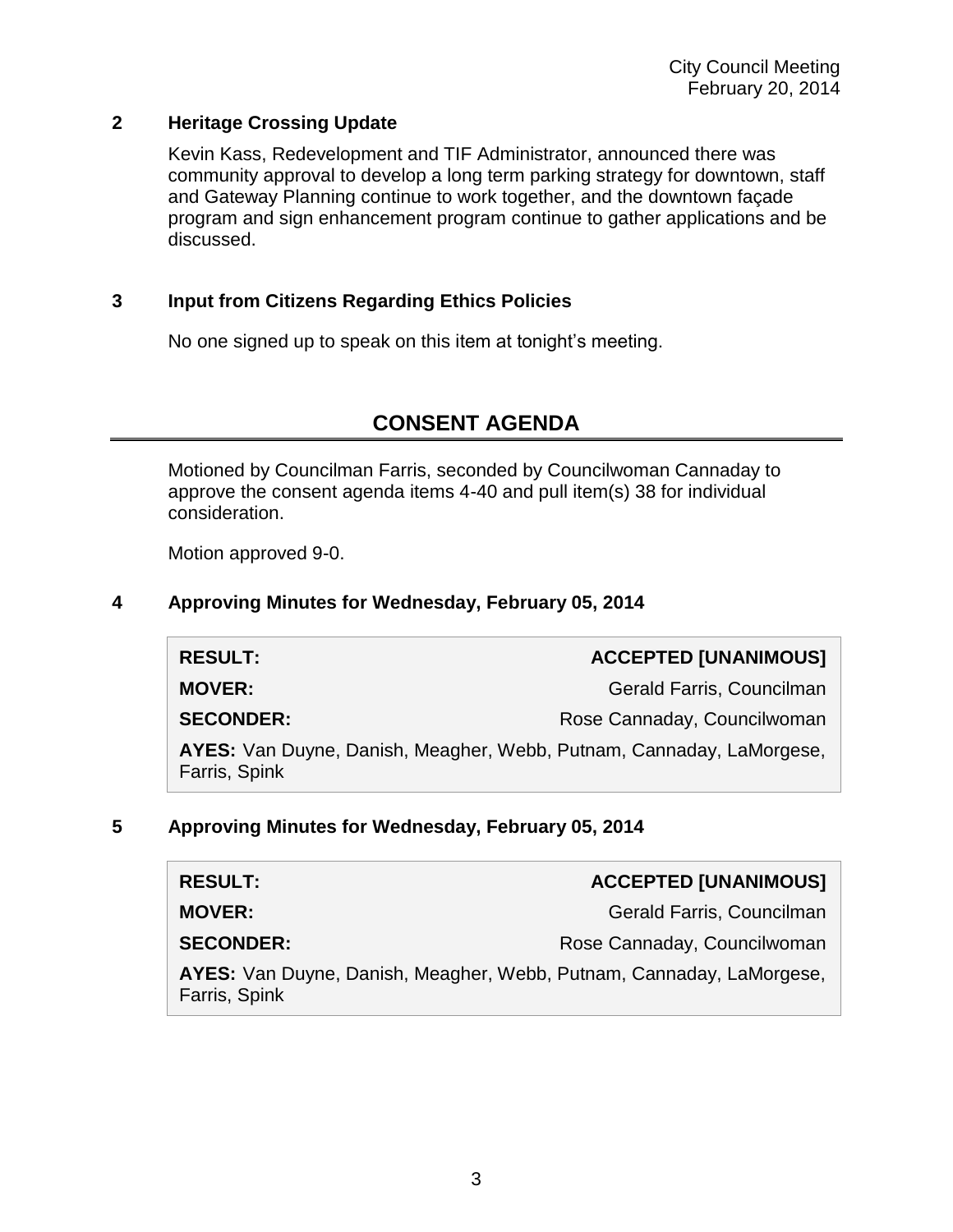# **6 Approving Minutes for Thursday, February 06, 2014**

| <b>RESULT:</b>                                                                        | <b>ACCEPTED [UNANIMOUS]</b> |
|---------------------------------------------------------------------------------------|-----------------------------|
| <b>MOVER:</b>                                                                         | Gerald Farris, Councilman   |
| <b>SECONDER:</b>                                                                      | Rose Cannaday, Councilwoman |
| AYES: Van Duyne, Danish, Meagher, Webb, Putnam, Cannaday, LaMorgese,<br>Farris, Spink |                             |

**7 Resolution No. RES-2014-44 --** Authorizing the Destruction of Obsolete Records in Accordance with the City of Irving's Records Management Policy

# **RESULT: ADOPTED [UNANIMOUS]**

**MOVER:** Gerald Farris, Councilman

**SECONDER:** Rose Cannaday, Councilwoman

**AYES:** Van Duyne, Danish, Meagher, Webb, Putnam, Cannaday, LaMorgese, Farris, Spink

**8 Resolution No. RES-2014-45 --** Authorizing the Mayor to Enter into an Agreement with Dallas County Elections Department in an Amount Not to Exceed \$120,000.00 to Administer the Regular Municipal Election to be Held on Saturday, May 10, 2014, for the Purpose of Electing the Office of Mayor and City Council Places Three (3) and Five (5) and Subsequent Run-Off Election If **Necessary** 

| <b>RESULT:</b>                                                                        | <b>ADOPTED [UNANIMOUS]</b>  |
|---------------------------------------------------------------------------------------|-----------------------------|
| <b>MOVER:</b>                                                                         | Gerald Farris, Councilman   |
| <b>SECONDER:</b>                                                                      | Rose Cannaday, Councilwoman |
| AYES: Van Duyne, Danish, Meagher, Webb, Putnam, Cannaday, LaMorgese,<br>Farris, Spink |                             |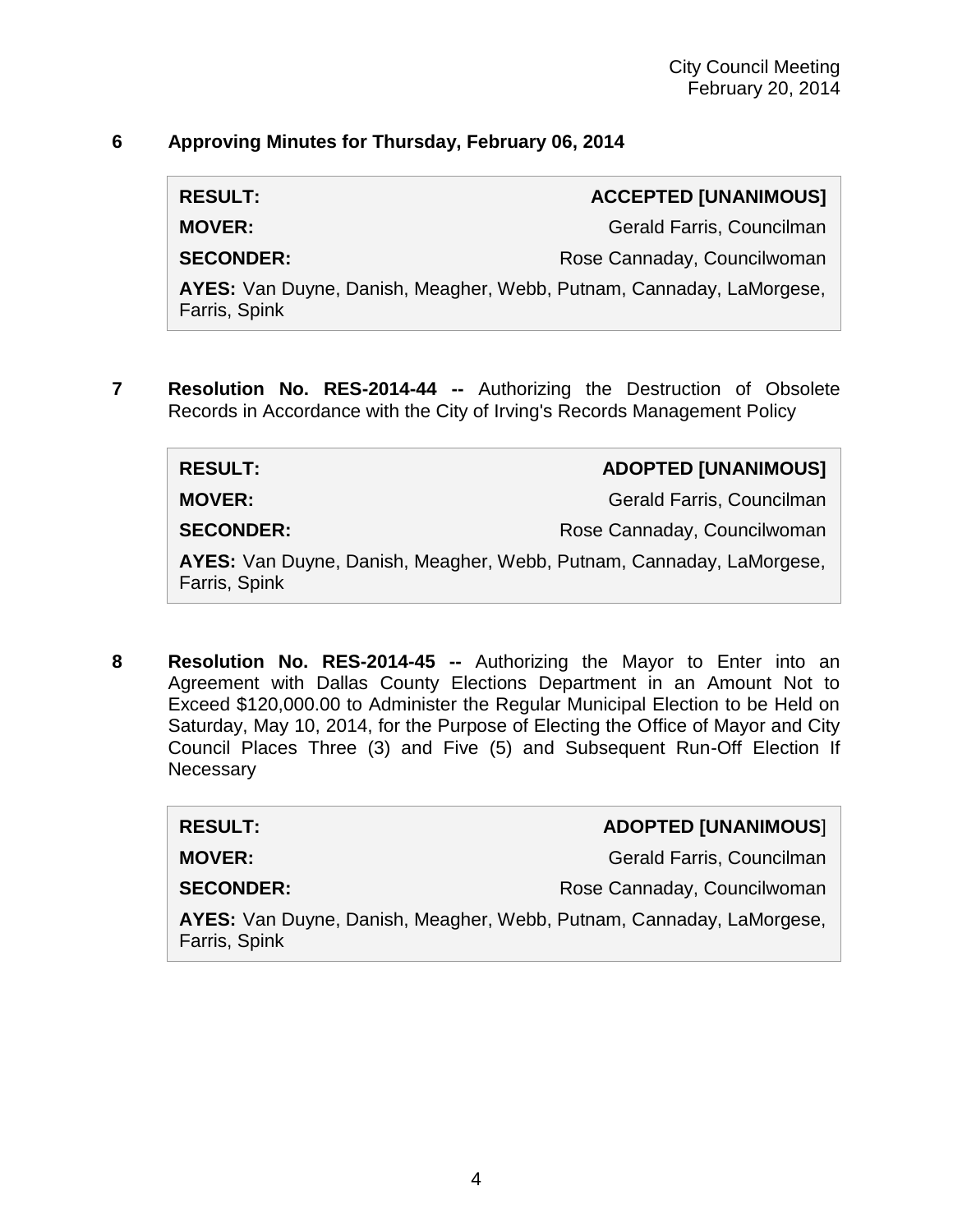**9 Resolution No. RES-2014-46 --** Approving an Agreement Between the City of Irving and the American National Red Cross to Permit the Use of Senter Park Recreation Center Located at 901 South Senter Road as a Temporary Emergency Public Shelter for Disaster Victims

#### **RESULT: ADOPTED [UNANIMOUS]**

**MOVER:** Gerald Farris, Councilman

**SECONDER:** Rose Cannaday, Councilwoman

**AYES:** Van Duyne, Danish, Meagher, Webb, Putnam, Cannaday, LaMorgese, Farris, Spink

**10 Resolution No. RES-2014-47 --** Approving a Texas Traffic Safety Program Grant Agreement Between the City of Irving and the State of Texas, Acting by and through the Texas Department of Transportation, for a Selective Traffic Enforcement Program (STEP) Grant for DWI Enforcement

| <b>RESULT:</b>                                                                        | <b>ADOPTED [UNANIMOUS]</b>  |
|---------------------------------------------------------------------------------------|-----------------------------|
| <b>MOVER:</b>                                                                         | Gerald Farris, Councilman   |
| <b>SECONDER:</b>                                                                      | Rose Cannaday, Councilwoman |
| AYES: Van Duyne, Danish, Meagher, Webb, Putnam, Cannaday, LaMorgese,<br>Farris, Spink |                             |

**11 Resolution No. RES-2014-48 --** Designating the Mayor as the Authorized Official and Authorizing the Mayor to Apply For, Accept, Reject, Alter or Terminate Funding through the Office of the Governor, Criminal Justice Division, for a Bilingual Trauma Services Grant for a One-Year Period

| <b>RESULT:</b>                                                                        | <b>ADOPTED [UNANIMOUS]</b>  |
|---------------------------------------------------------------------------------------|-----------------------------|
| <b>MOVER:</b>                                                                         | Gerald Farris, Councilman   |
| <b>SECONDER:</b>                                                                      | Rose Cannaday, Councilwoman |
| AYES: Van Duyne, Danish, Meagher, Webb, Putnam, Cannaday, LaMorgese,<br>Farris, Spink |                             |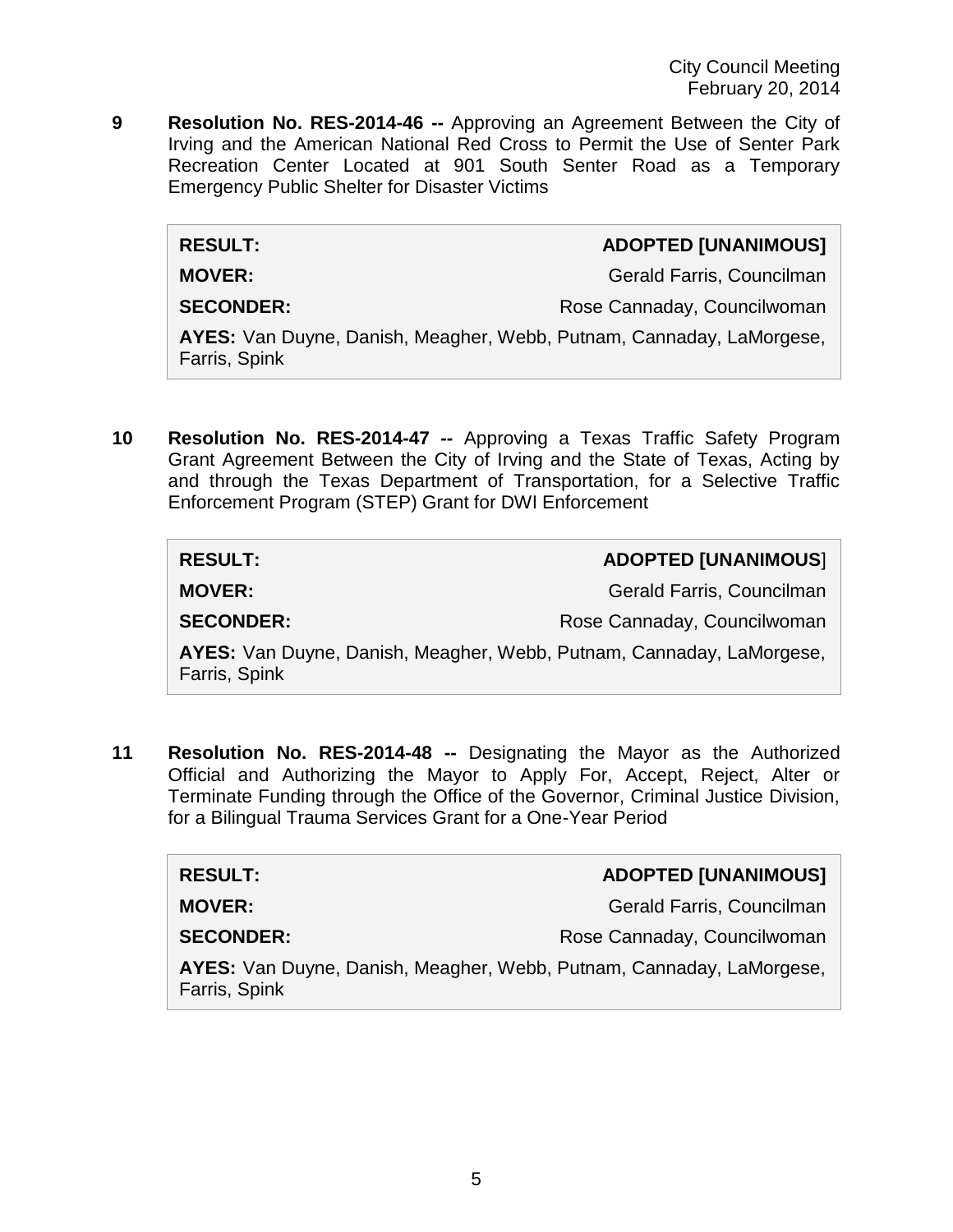**12 Resolution No. RES-2014-49 --** Designating the Mayor as the Authorized Official and Authorizing the Mayor to Apply For, Accept, Reject, Alter or Terminate Funding through the Office of the Governor, Criminal Justice Division, for a Child Trauma Counselor Grant for a One-Year Period

 $RESULT:$ 

**MOVER:** Gerald Farris, Councilman

**SECONDER:** Rose Cannaday, Councilwoman

**AYES:** Van Duyne, Danish, Meagher, Webb, Putnam, Cannaday, LaMorgese, Farris, Spink

**13 Resolution No. RES-2014-50 --** Authorizing Reimbursement Agreement in an Amount Not to Exceed \$1,457,145 with the Las Colinas Association for Public Infrastructure Improvements Within the Tax Increment Reinvestment Zone No. One

| <b>RESULT:</b>                                                                        | <b>ADOPTED [UNANIMOUS]</b>  |
|---------------------------------------------------------------------------------------|-----------------------------|
| <b>MOVER:</b>                                                                         | Gerald Farris, Councilman   |
| <b>SECONDER:</b>                                                                      | Rose Cannaday, Councilwoman |
| AYES: Van Duyne, Danish, Meagher, Webb, Putnam, Cannaday, LaMorgese,<br>Farris, Spink |                             |

**14 Resolution No. RES-2014-51 --** Approving Faxing Fees for the Library

| <b>RESULT:</b>                                                                        | <b>ADOPTED [UNANIMOUS]</b>  |
|---------------------------------------------------------------------------------------|-----------------------------|
| <b>MOVER:</b>                                                                         | Gerald Farris, Councilman   |
| <b>SECONDER:</b>                                                                      | Rose Cannaday, Councilwoman |
| AYES: Van Duyne, Danish, Meagher, Webb, Putnam, Cannaday, LaMorgese,<br>Farris, Spink |                             |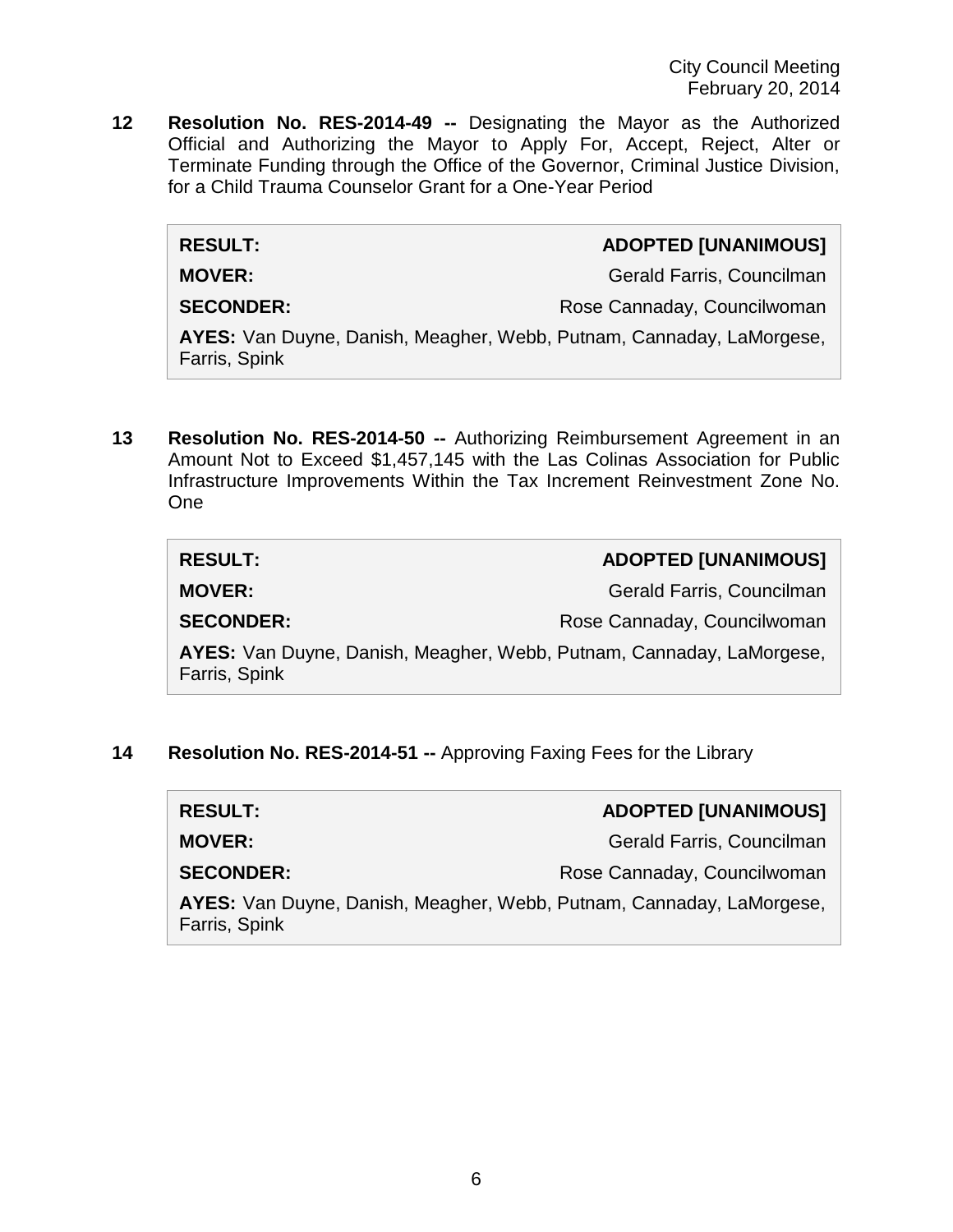**15 Resolution No. RES-2014-52 --** Approving a Master Interlocal Cooperative Agreement Between the City of Irving and Dallas County to Utilize the County's Annual Contract in the Amount of \$450,000.00 to Complete the City's Milling and Overlay Program for a Term of Five Years

#### **RESULT: ADOPTED [UNANIMOUS]**

**MOVER:** Gerald Farris, Councilman

**SECONDER:** Rose Cannaday, Councilwoman

**AYES:** Van Duyne, Danish, Meagher, Webb, Putnam, Cannaday, LaMorgese, Farris, Spink

**16 Resolution No. RES-2013-350 --** Approving an Escrow and Easement Relocation Agreement Between the City of Irving and the Irving Baylor Hospital Authority for Drainage Improvements

| <b>RESULT:</b>                                                                        | <b>ADOPTED [UNANIMOUS]</b>  |
|---------------------------------------------------------------------------------------|-----------------------------|
| <b>MOVER:</b>                                                                         | Gerald Farris, Councilman   |
| <b>SECONDER:</b>                                                                      | Rose Cannaday, Councilwoman |
| AYES: Van Duyne, Danish, Meagher, Webb, Putnam, Cannaday, LaMorgese,<br>Farris, Spink |                             |

**17 Resolution No. RES-2014-53 --** Approving an Engineering Design Services Agreement Between the City of Irving and TranSystems, in the Amount of \$1,036,974.00 for the Design of the Las Colinas Boulevard Utility and Paving Reconstruction Project

| <b>RESULT:</b>                                                                        | <b>ADOPTED [UNANIMOUS]</b>  |  |
|---------------------------------------------------------------------------------------|-----------------------------|--|
| <b>MOVER:</b>                                                                         | Gerald Farris, Councilman   |  |
| <b>SECONDER:</b>                                                                      | Rose Cannaday, Councilwoman |  |
| AYES: Van Duyne, Danish, Meagher, Webb, Putnam, Cannaday, LaMorgese,<br>Farris, Spink |                             |  |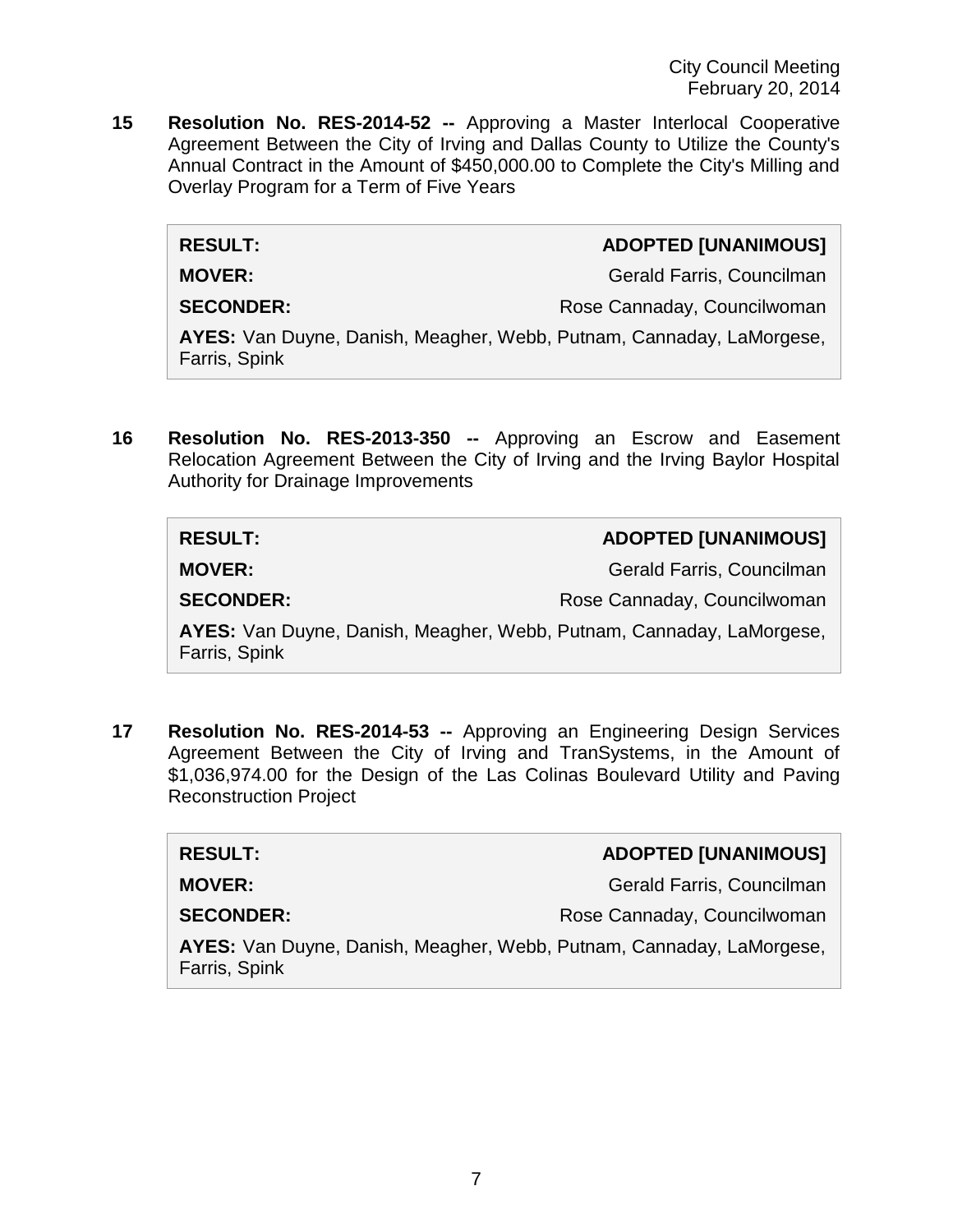**18 Resolution No. RES-2014-54 --** Awarding a Contract to Nu-Way Construction, LLC, in the Amount of \$341,210.00 for Trinity View Park Ditch and Pond Desiltation Project

| <b>RESULT:</b>                                                                        | <b>ADOPTED [UNANIMOUS]</b>  |
|---------------------------------------------------------------------------------------|-----------------------------|
| <b>MOVER:</b>                                                                         | Gerald Farris, Councilman   |
| <b>SECONDER:</b>                                                                      | Rose Cannaday, Councilwoman |
| AYES: Van Duyne, Danish, Meagher, Webb, Putnam, Cannaday, LaMorgese,<br>Farris, Spink |                             |
|                                                                                       |                             |

**19 Resolution No. RES-2014-55 --** Awarding a Contract to S.J. Louis Construction of Texas, LTD, in the Amount of \$8,226,638.95 for the MacArthur Boulevard Utility and Paving Reconstruction Project

| <b>RESULT:</b>                                                                        | <b>ADOPTED [UNANIMOUS]</b>  |
|---------------------------------------------------------------------------------------|-----------------------------|
| <b>MOVER:</b>                                                                         | Gerald Farris, Councilman   |
| <b>SECONDER:</b>                                                                      | Rose Cannaday, Councilwoman |
| AYES: Van Duyne, Danish, Meagher, Webb, Putnam, Cannaday, LaMorgese,<br>Farris, Spink |                             |

**20 Resolution No. RES-2014-56 --** Approving Change Order No. 1 to S.J. Louis Construction of Texas, LTD., in the Amount of \$282,230.52 for the Loop 12/Grauwyler Sanitary Sewer Basin Capacity Improvements Project

| <b>RESULT:</b>                                                                        | <b>ADOPTED [UNANIMOUS]</b>  |
|---------------------------------------------------------------------------------------|-----------------------------|
| <b>MOVER:</b>                                                                         | Gerald Farris, Councilman   |
| <b>SECONDER:</b>                                                                      | Rose Cannaday, Councilwoman |
| AYES: Van Duyne, Danish, Meagher, Webb, Putnam, Cannaday, LaMorgese,<br>Farris, Spink |                             |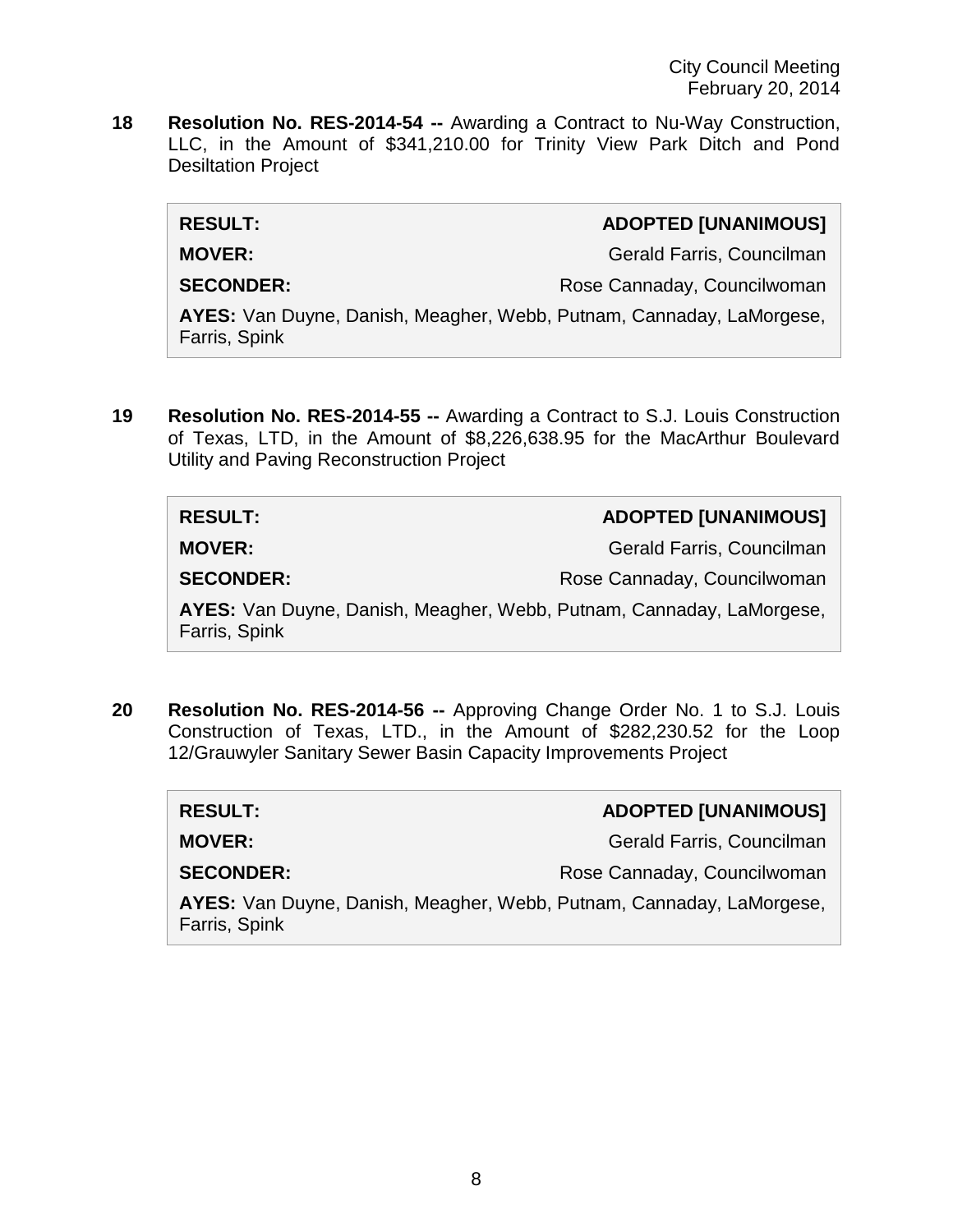**21 Resolution No. RES-2014-57 --** Awarding a Contract to SYB Construction Company, Inc., in the Amount of \$1,063,767.60 for the North Story Road Wastewater Main Improvements Project

| <b>RESULT:</b>                                                                        | <b>ADOPTED [UNANIMOUS]</b>  |
|---------------------------------------------------------------------------------------|-----------------------------|
| <b>MOVER:</b>                                                                         | Gerald Farris, Councilman   |
| <b>SECONDER:</b>                                                                      | Rose Cannaday, Councilwoman |
| AYES: Van Duyne, Danish, Meagher, Webb, Putnam, Cannaday, LaMorgese,<br>Farris, Spink |                             |

**22 Resolution No. RES-2014-58 --** Approving Change Order No. 1 to SYB Construction Company, Inc., in the Amount of \$68,879.86 for Chemsearch Boulevard Water Main Improvements Project

| <b>RESULT:</b>                                                                        | <b>ADOPTED [UNANIMOUS]</b>  |
|---------------------------------------------------------------------------------------|-----------------------------|
| <b>MOVER:</b>                                                                         | Gerald Farris, Councilman   |
| <b>SECONDER:</b>                                                                      | Rose Cannaday, Councilwoman |
| AYES: Van Duyne, Danish, Meagher, Webb, Putnam, Cannaday, LaMorgese,<br>Farris, Spink |                             |

**23 Resolution No. RES-2014-59 --** Approving Second Amended and Restated Development Agreement Between the City of Irving and Mortenson Development, Inc., for the Construction of the Irving Convention Center Hotel

| <b>RESULT:</b>                                                                        | <b>ADOPTED [UNANIMOUS]</b>  |
|---------------------------------------------------------------------------------------|-----------------------------|
| <b>MOVER:</b>                                                                         | Gerald Farris, Councilman   |
| <b>SECONDER:</b>                                                                      | Rose Cannaday, Councilwoman |
| AYES: Van Duyne, Danish, Meagher, Webb, Putnam, Cannaday, LaMorgese,<br>Farris, Spink |                             |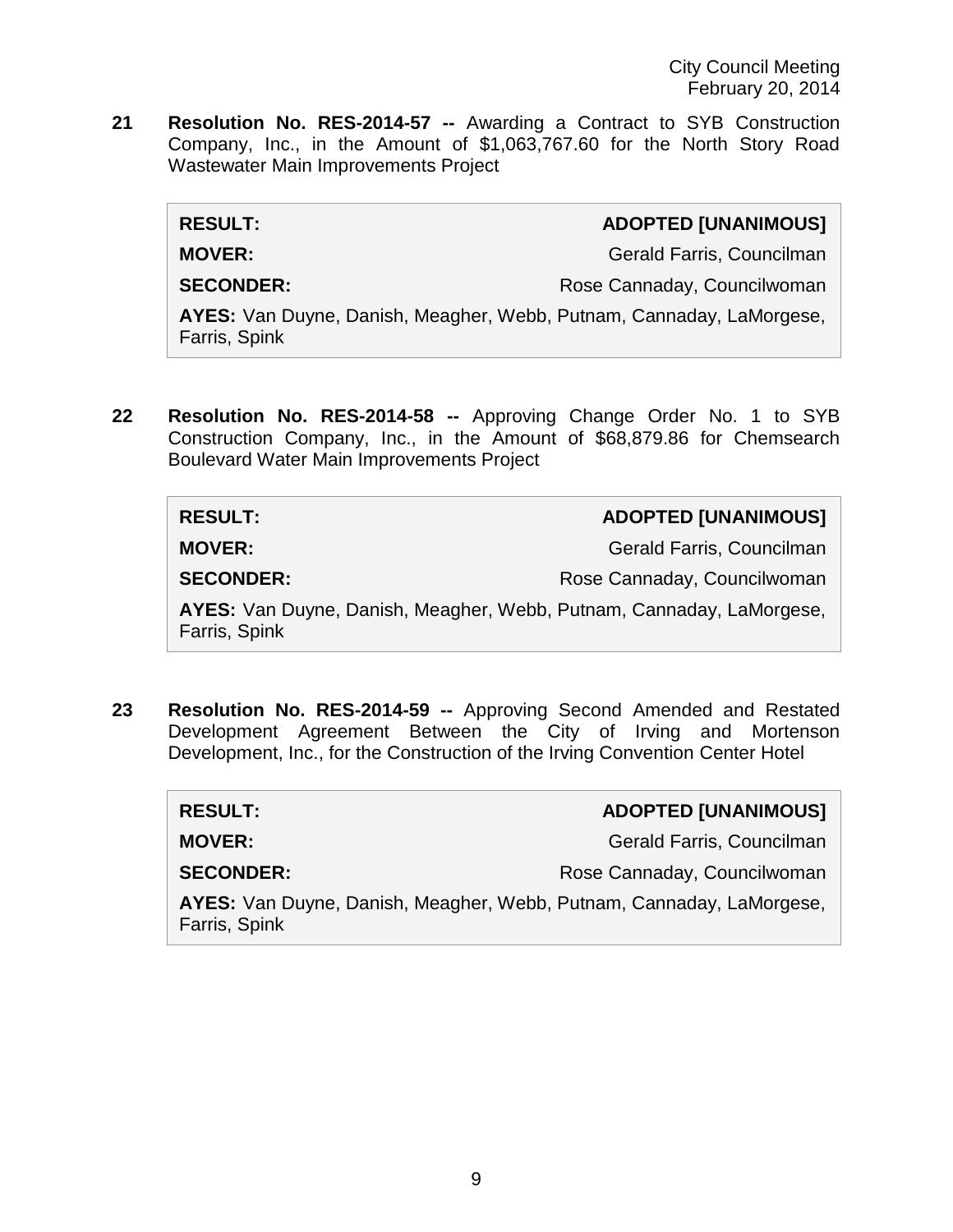**24 Resolution No. RES-2014-60 --** Approving Second Amended and Restated Escrow Agreement Between the City of Irving and Mortenson Development, Inc., for the Construction of the Irving Convention Center Hotel

| <b>RESULT:</b>                                                                        | <b>ADOPTED [UNANIMOUS]</b>  |
|---------------------------------------------------------------------------------------|-----------------------------|
| <b>MOVER:</b>                                                                         | Gerald Farris, Councilman   |
| <b>SECONDER:</b>                                                                      | Rose Cannaday, Councilwoman |
| AYES: Van Duyne, Danish, Meagher, Webb, Putnam, Cannaday, LaMorgese,<br>Farris, Spink |                             |
|                                                                                       |                             |

**25 Resolution No. RES-2014-61 --** Approving an Interlocal Agreement Between the City of Irving and the Texas Department of Transportation for Construction, Maintenance, and Operation of Continuous Highway Lighting Systems Within a **Municipality** 

| <b>RESULT:</b>                                                                        | <b>ADOPTED [UNANIMOUS]</b>  |
|---------------------------------------------------------------------------------------|-----------------------------|
| <b>MOVER:</b>                                                                         | Gerald Farris, Councilman   |
| <b>SECONDER:</b>                                                                      | Rose Cannaday, Councilwoman |
| AYES: Van Duyne, Danish, Meagher, Webb, Putnam, Cannaday, LaMorgese,<br>Farris, Spink |                             |

**26 Resolution No. RES-2014-62 --** Approving the Filing of a Grant Application with the North Central Texas Council of Governments for a Regional Solid Waste Program Local Implementation Project - Green Seam Reusable Shopping Bags

| <b>RESULT:</b>                                                                        | <b>ADOPTED [UNANIMOUS]</b>  |
|---------------------------------------------------------------------------------------|-----------------------------|
| <b>MOVER:</b>                                                                         | Gerald Farris, Councilman   |
| <b>SECONDER:</b>                                                                      | Rose Cannaday, Councilwoman |
| AYES: Van Duyne, Danish, Meagher, Webb, Putnam, Cannaday, LaMorgese,<br>Farris, Spink |                             |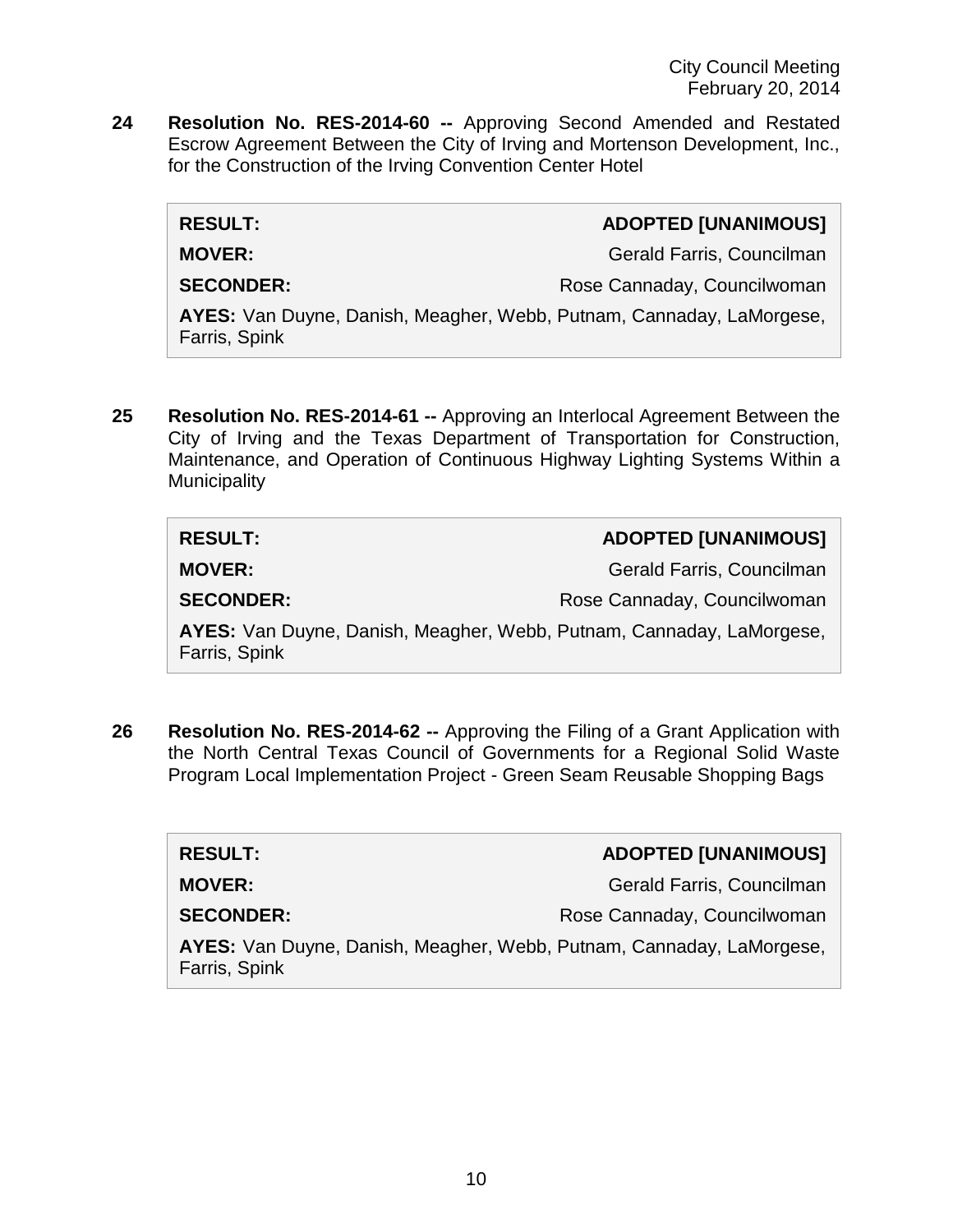**27 Resolution No. RES-2014-63 --** Approving a Revised Interlocal Cooperative Agreement Between the Cities of Irving and Grand Prairie Relating to Water and Wastewater Service

| <b>RESULT:</b>                                                                        | ADOPTED [UNANIMOUS]         |
|---------------------------------------------------------------------------------------|-----------------------------|
| <b>MOVER:</b>                                                                         | Gerald Farris, Councilman   |
| <b>SECONDER:</b>                                                                      | Rose Cannaday, Councilwoman |
| AYES: Van Duyne, Danish, Meagher, Webb, Putnam, Cannaday, LaMorgese,<br>Farris, Spink |                             |
|                                                                                       |                             |

**28 Resolution No. RES-2014-64 --** Authorizing Mayor to Sign an Agreement Between the City of Irving on Behalf of the Irving Convention and Visitors Bureau (ICVB) and the Four Seasons Resort and Club to Provide Food/Beverage/ Entertainment Services in the Amount of \$53,000 for Customers/Clients During the HP Byron Nelson Championship, May 14-18, 2014

| <b>RESULT:</b>                                                                        | <b>ADOPTED [UNANIMOUS]</b>  |
|---------------------------------------------------------------------------------------|-----------------------------|
| <b>MOVER:</b>                                                                         | Gerald Farris, Councilman   |
| <b>SECONDER:</b>                                                                      | Rose Cannaday, Councilwoman |
| AYES: Van Duyne, Danish, Meagher, Webb, Putnam, Cannaday, LaMorgese,<br>Farris, Spink |                             |

**29 Resolution No. RES-2014-65 --** Authorizing the Mayor to Sign a Sponsorship Agreement Between the City of Irving on Behalf of the Irving Convention and Visitors Bureau (ICVB) and the Salesmanship Club Charitable Golf of Dallas in the Amount of \$196,500 for the 2014 HP Byron Nelson Championship, May 14- 18, 2014

| <b>RESULT:</b>                                                                        | <b>ADOPTED [UNANIMOUS]</b>  |
|---------------------------------------------------------------------------------------|-----------------------------|
| <b>MOVER:</b>                                                                         | Gerald Farris, Councilman   |
| <b>SECONDER:</b>                                                                      | Rose Cannaday, Councilwoman |
| AYES: Van Duyne, Danish, Meagher, Webb, Putnam, Cannaday, LaMorgese,<br>Farris, Spink |                             |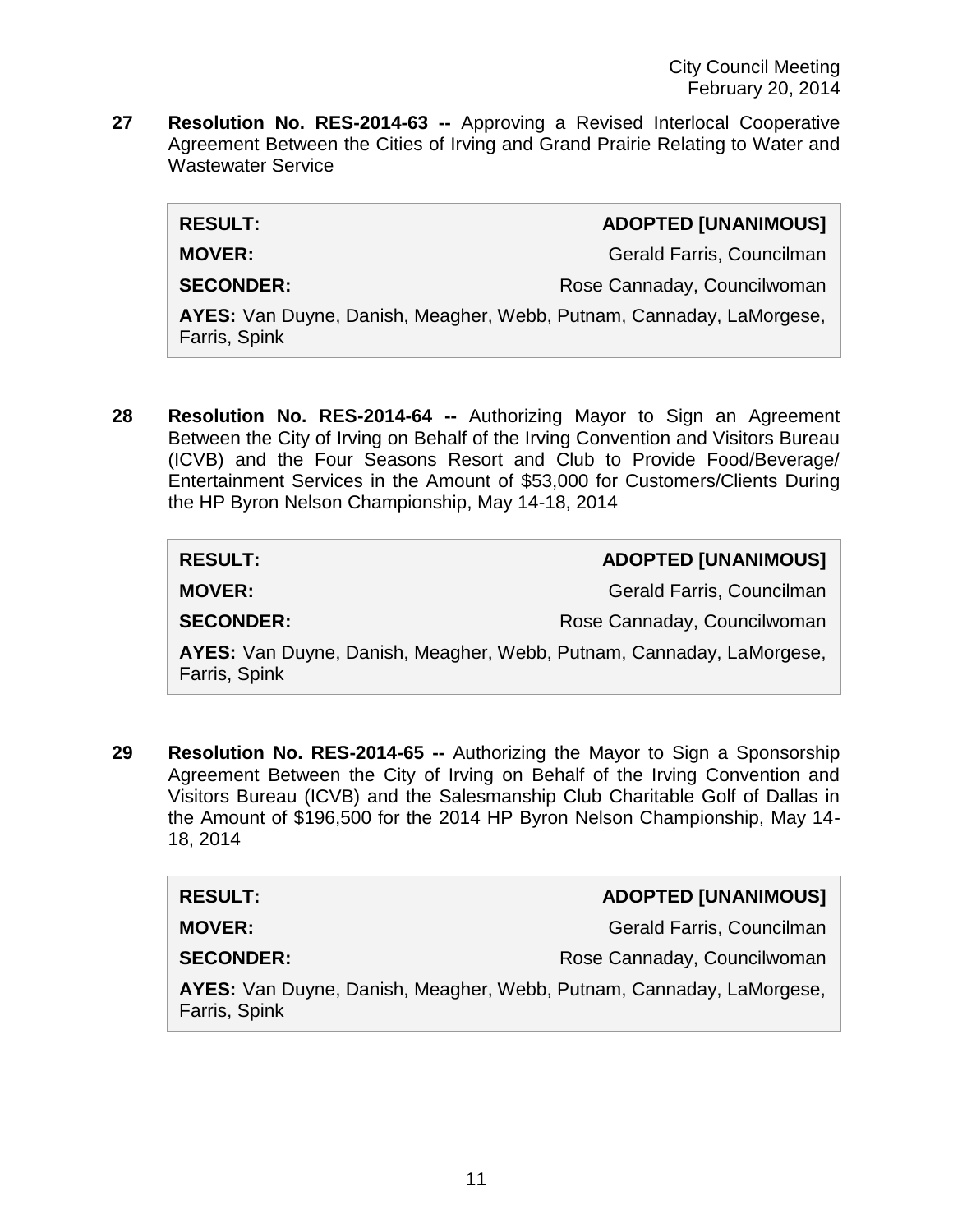**30 Resolution No. RES-2014-66 --** Approving a Special Event Permit for WAT Dallas/Fort Worth of Texas, Inc. Lao Buddhist Temple Lao New Year Celebration to be Held April 5-6, 2014 at 2144 Rosebud Drive, Irving, Texas

| <b>RESULT:</b>                                                                        | <b>ADOPTED [UNANIMOUS]</b>  |
|---------------------------------------------------------------------------------------|-----------------------------|
| <b>MOVER:</b>                                                                         | Gerald Farris, Councilman   |
| <b>SECONDER:</b>                                                                      | Rose Cannaday, Councilwoman |
| AYES: Van Duyne, Danish, Meagher, Webb, Putnam, Cannaday, LaMorgese,<br>Farris, Spink |                             |
|                                                                                       |                             |

**31 Resolution No. RES-2014-67 --** Approving the Interlocal Facility Use Agreement Between the Irving Arts Center and the Irving Independent School District for the Annual Exhibition of IISD Artwork to be Exhibited at the Irving Arts Center from March 20 - May 5, 2014

| <b>RESULT:</b>                                                                        | <b>ADOPTED [UNANIMOUS]</b>  |
|---------------------------------------------------------------------------------------|-----------------------------|
| <b>MOVER:</b>                                                                         | Gerald Farris, Councilman   |
| <b>SECONDER:</b>                                                                      | Rose Cannaday, Councilwoman |
| AYES: Van Duyne, Danish, Meagher, Webb, Putnam, Cannaday, LaMorgese,<br>Farris, Spink |                             |

**32 Resolution No. RES-2014-68 --** Renewing the Annual Contract with Resource Rescue, Inc., in the Total Estimated Amount of \$114,000.00 for the Citizen Recyclable Drop-Off Program

| <b>RESULT:</b>                                                                        | <b>ADOPTED [UNANIMOUS]</b>  |
|---------------------------------------------------------------------------------------|-----------------------------|
| <b>MOVER:</b>                                                                         | Gerald Farris, Councilman   |
| <b>SECONDER:</b>                                                                      | Rose Cannaday, Councilwoman |
| AYES: Van Duyne, Danish, Meagher, Webb, Putnam, Cannaday, LaMorgese,<br>Farris, Spink |                             |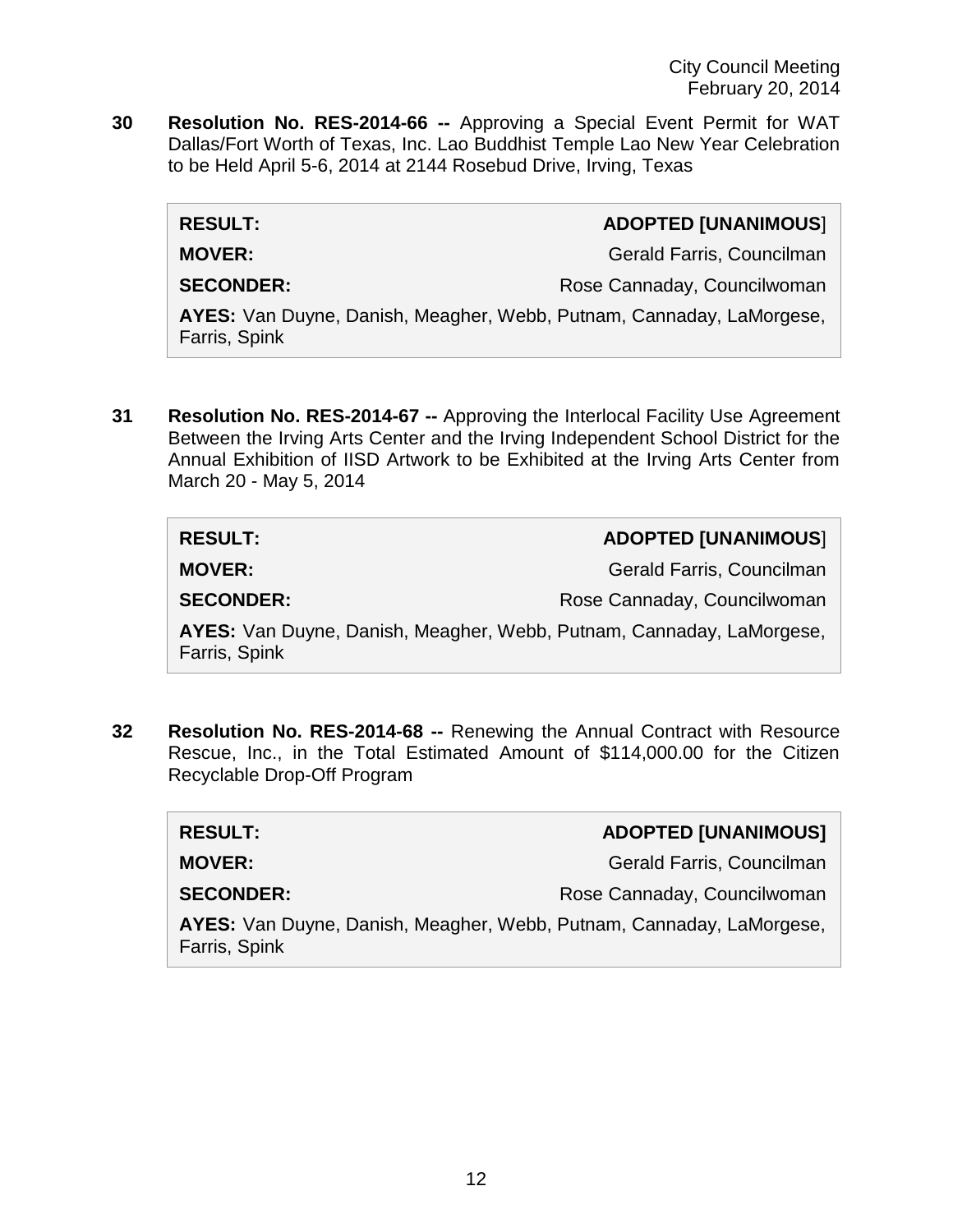**33 Resolution No. RES-2014-69 --** Approving and Accepting the Bid of Edko, LLC, in the Total Estimated Amount of \$63,506.00 for an Annual Contract to Provide Chemical Weed and Pest Control for Park Areas and Drainage Channels

| <b>ADOPTED [UNANIMOUS]</b>                                           |
|----------------------------------------------------------------------|
| Gerald Farris, Councilman                                            |
| Rose Cannaday, Councilwoman                                          |
| AYES: Van Duyne, Danish, Meagher, Webb, Putnam, Cannaday, LaMorgese, |
|                                                                      |

**34 Resolution No. RES-2014-70 --** Approving and Accepting the Proposals of SLM Landscaping & Maintenance, and Lawn Patrol Service, Inc., in the Total Estimated Amount of \$297,197.75 for an Annual Contract to Provide Mowing and Litter Control on City Rights of Way, Public Properties, and TXDOT Rights of Way

| <b>RESULT:</b>                                                                        | <b>ADOPTED [UNANIMOUS]</b>  |
|---------------------------------------------------------------------------------------|-----------------------------|
| <b>MOVER:</b>                                                                         | Gerald Farris, Councilman   |
| <b>SECONDER:</b>                                                                      | Rose Cannaday, Councilwoman |
| AYES: Van Duyne, Danish, Meagher, Webb, Putnam, Cannaday, LaMorgese,<br>Farris, Spink |                             |

**35 Resolution No. RES-2014-71 --** Renewing the Two-Year Contract with Austin Masonry Construction in the Total Estimated Annual Amount of \$350,000.00 for Masonry and Stone Work

| <b>RESULT:</b>                                                                        | <b>ADOPTED [UNANIMOUS]</b>  |
|---------------------------------------------------------------------------------------|-----------------------------|
| <b>MOVER:</b>                                                                         | Gerald Farris, Councilman   |
| <b>SECONDER:</b>                                                                      | Rose Cannaday, Councilwoman |
| AYES: Van Duyne, Danish, Meagher, Webb, Putnam, Cannaday, LaMorgese,<br>Farris, Spink |                             |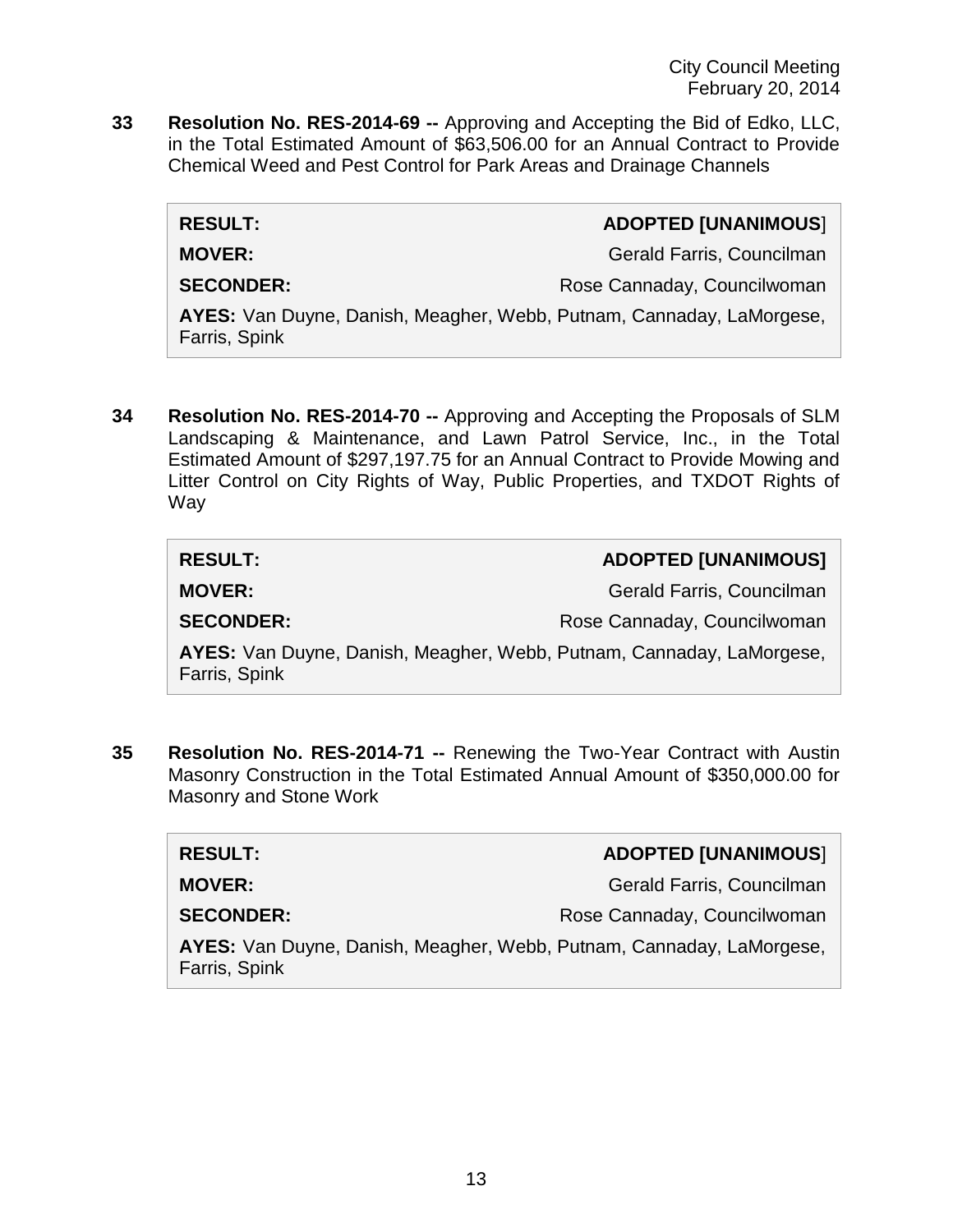**36 Resolution No. RES-2014-72 --** Approving and Accepting the Bid of ACT Pipe & Supply, Inc., in the Total Estimated Amount of \$123,251.02 for an Annual Contract to Provide Iron Fittings

| <b>RESULT:</b>                                                                        | <b>ADOPTED [UNANIMOUS]</b>  |
|---------------------------------------------------------------------------------------|-----------------------------|
| <b>MOVER:</b>                                                                         | Gerald Farris, Councilman   |
| <b>SECONDER:</b>                                                                      | Rose Cannaday, Councilwoman |
| AYES: Van Duyne, Danish, Meagher, Webb, Putnam, Cannaday, LaMorgese,<br>Farris, Spink |                             |

**37 Resolution No. RES-2014-73 --** Accepting the Preliminary Service and Assessment Plan for the Levy of Assessments for Public Improvements in the Parkside Public Improvement District; Setting a Date for Public Hearings; Authorizing the Publication of Notice; and Enacting Other Provisions Relating Thereto

| <b>RESULT:</b>                                                                        | <b>ADOPTED [UNANIMOUS]</b>  |
|---------------------------------------------------------------------------------------|-----------------------------|
| <b>MOVER:</b>                                                                         | Gerald Farris, Councilman   |
| <b>SECONDER:</b>                                                                      | Rose Cannaday, Councilwoman |
| AYES: Van Duyne, Danish, Meagher, Webb, Putnam, Cannaday, LaMorgese,<br>Farris, Spink |                             |

**38 Ordinance No. ORD-2014-9551 --** Approving a Project and Financing Plan for Tax Increment Reinvestment Zone No. 5, City of Irving, Texas; Making Various Findings Related to Such Plan; Providing for Severability; and Providing an Effective Date

Motioned by Councilman Meagher, seconded by Councilwoman Cannaday to Approve a Project and Financing Plan for Tax Increment Reinvestment Zone No. 5, City of Irving, Texas; Making Various Findings Related to Such Plan; Providing for Severability; and Providing an Effective Date

Motion approved 8-1.

Council member(s) voting in opposition to this motion include: Councilman Putnam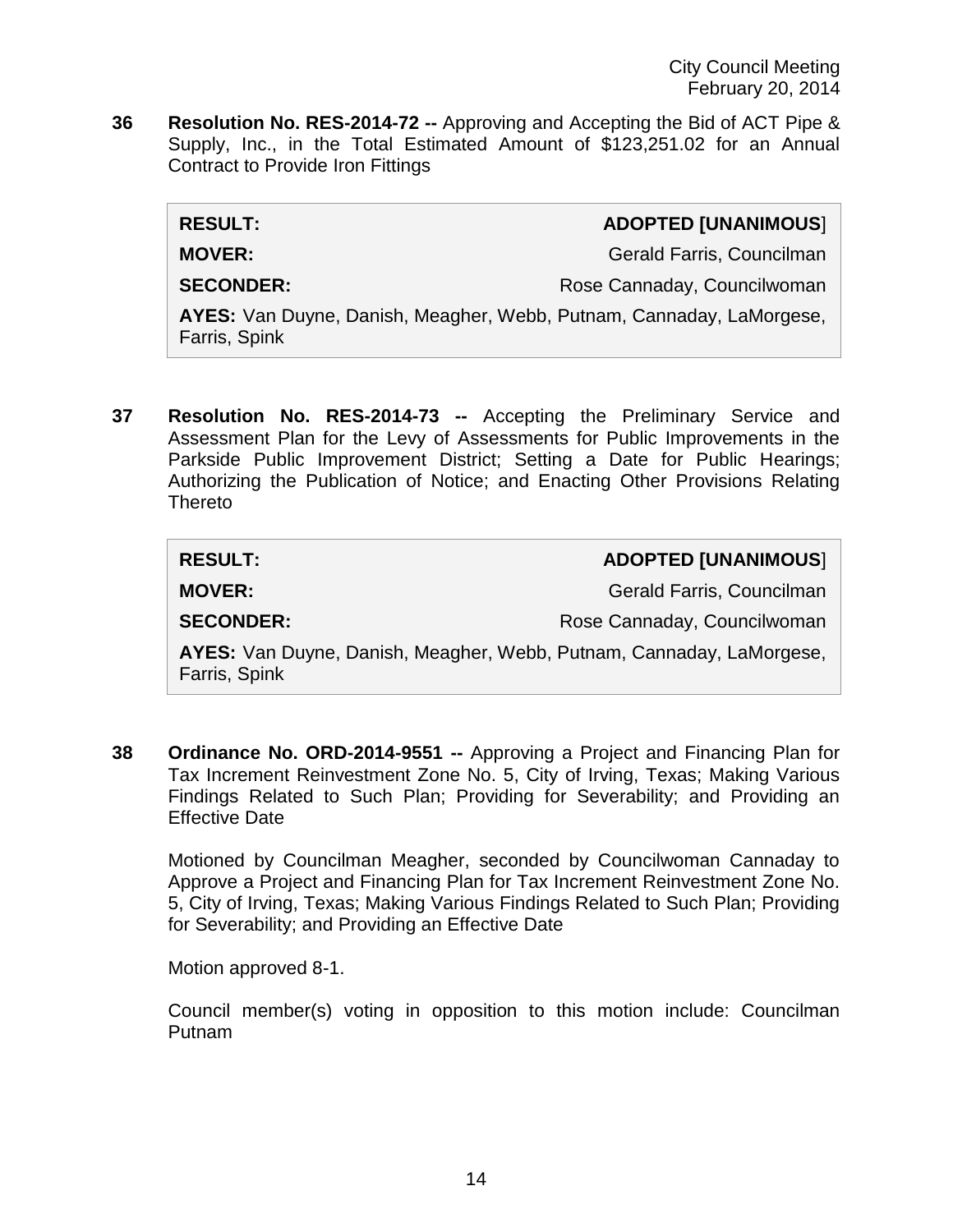| <b>RESULT:</b>        | ADOPTED [8 TO 1]                                               |
|-----------------------|----------------------------------------------------------------|
| <b>MOVER:</b>         | Allan Meagher, Councilman                                      |
| <b>SECONDER:</b>      | Rose Cannaday, Councilwoman                                    |
| AYES:<br><b>Spink</b> | Van Duyne, Danish, Meagher, Webb, Cannaday, LaMorgese, Farris, |
| <b>NAYS:</b>          | Joe Putnam                                                     |

**39 Ordinance No. ORD-2014-9552 --** Authorizing the Partial Abandonment of Two Drainage Easements at 1901 N. MacArthur Boulevard – Irving Hospital Authority (Baylor Irving) – Property Owner

| <b>RESULT:</b>                                                                        | <b>ADOPTED [UNANIMOUS]</b>  |
|---------------------------------------------------------------------------------------|-----------------------------|
| <b>MOVER:</b>                                                                         | Gerald Farris, Councilman   |
| <b>SECONDER:</b>                                                                      | Rose Cannaday, Councilwoman |
| AYES: Van Duyne, Danish, Meagher, Webb, Putnam, Cannaday, LaMorgese,<br>Farris, Spink |                             |

**40 Ordinance No. ORD-2014-9553 --** Appointing of Alternate Judges to the Irving Municipal Court

| <b>RESULT:</b>                                                                        | <b>ADOPTED [UNANIMOUS]</b>  |
|---------------------------------------------------------------------------------------|-----------------------------|
| <b>MOVER:</b>                                                                         | Gerald Farris, Councilman   |
| <b>SECONDER:</b>                                                                      | Rose Cannaday, Councilwoman |
| AYES: Van Duyne, Danish, Meagher, Webb, Putnam, Cannaday, LaMorgese,<br>Farris, Spink |                             |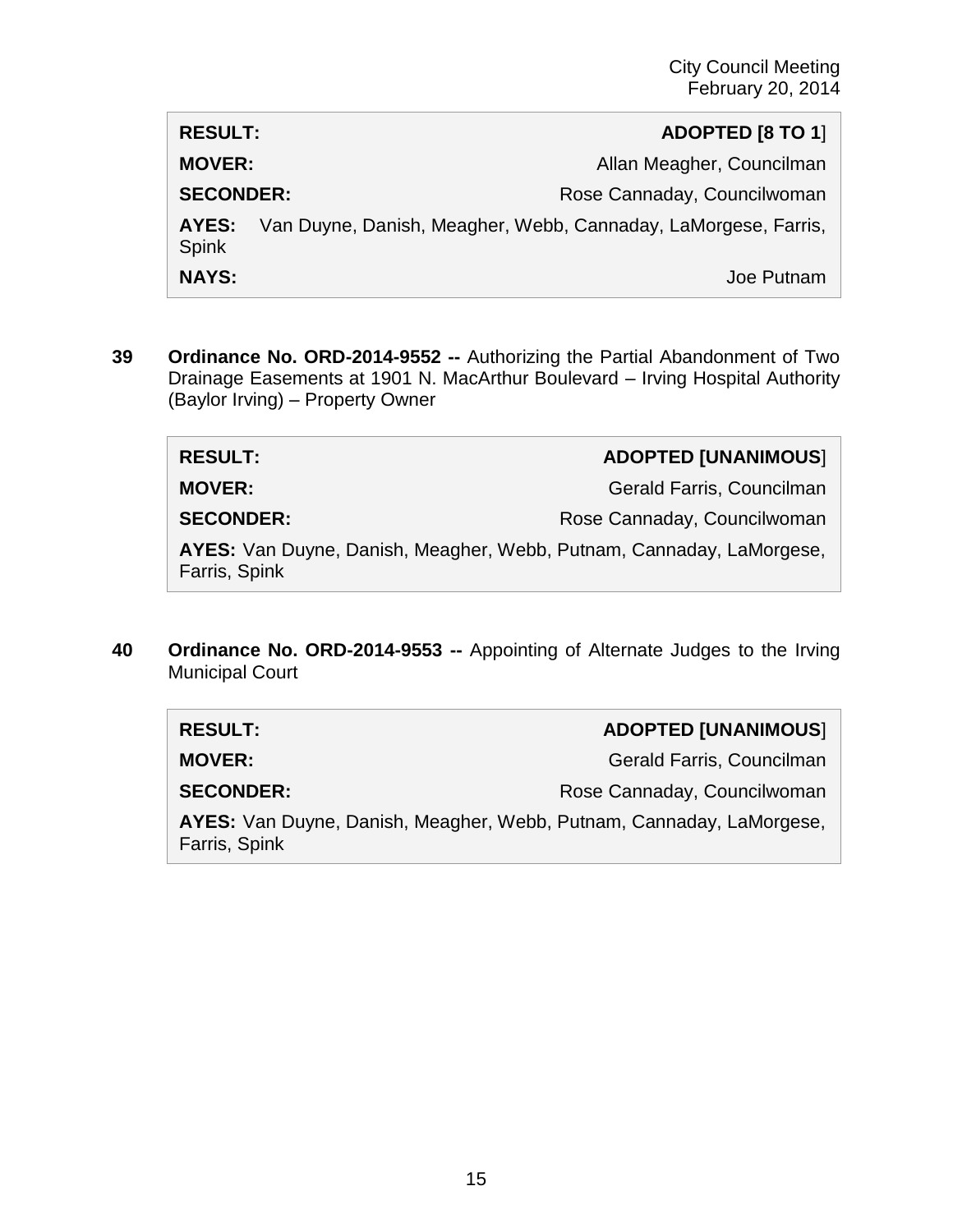### **INDIVIDUAL CONSIDERATION**

**41 Resolution No. RES-2014-74 --** Approving an Agreement for Marketing and Economic Incentives for the 2014 ATP Irving Tennis Classic with ATMX, LLC in the Amount of \$180,000.

Mayor Van Duyne opened the public hearing at approximately 7:58 p.m.

No one signed up to speak on this item at tonight's meeting.

Mayor Van Duyne closed the public hearing at approximately 8:10 p.m.

Motioned by Councilman Webb, seconded by Councilwoman Cannaday to table items 41 and 42 to the March 20 council meeting.

Councilman Webb and Councilwoman Cannaday amended their motion to not include the tabling of item 41. Following the amended motion the following motion was made:

Motioned by Councilman Danish, seconded by Councilman LaMorgese to approve an Agreement for Marketing and Economic Incentives for the 2014 ATP Irving Tennis Classic with ATMX, LLC in the Amount of \$180,000.

Motion approved 7-2.

Councilmember(s) voting in opposition to this motion include: Councilman Meagher and Councilman Putnam.

| <b>RESULT:</b>   | <b>ADOPTED [7 TO 2]</b>                                     |
|------------------|-------------------------------------------------------------|
| <b>MOVER:</b>    | John C. Danish, Councilman                                  |
| <b>SECONDER:</b> | Brad M. LaMorgese, Councilman                               |
| <b>AYES:</b>     | Van Duyne, Danish, Webb, Cannaday, LaMorgese, Farris, Spink |
| <b>NAYS:</b>     | Allan Meagher, Joe Putnam                                   |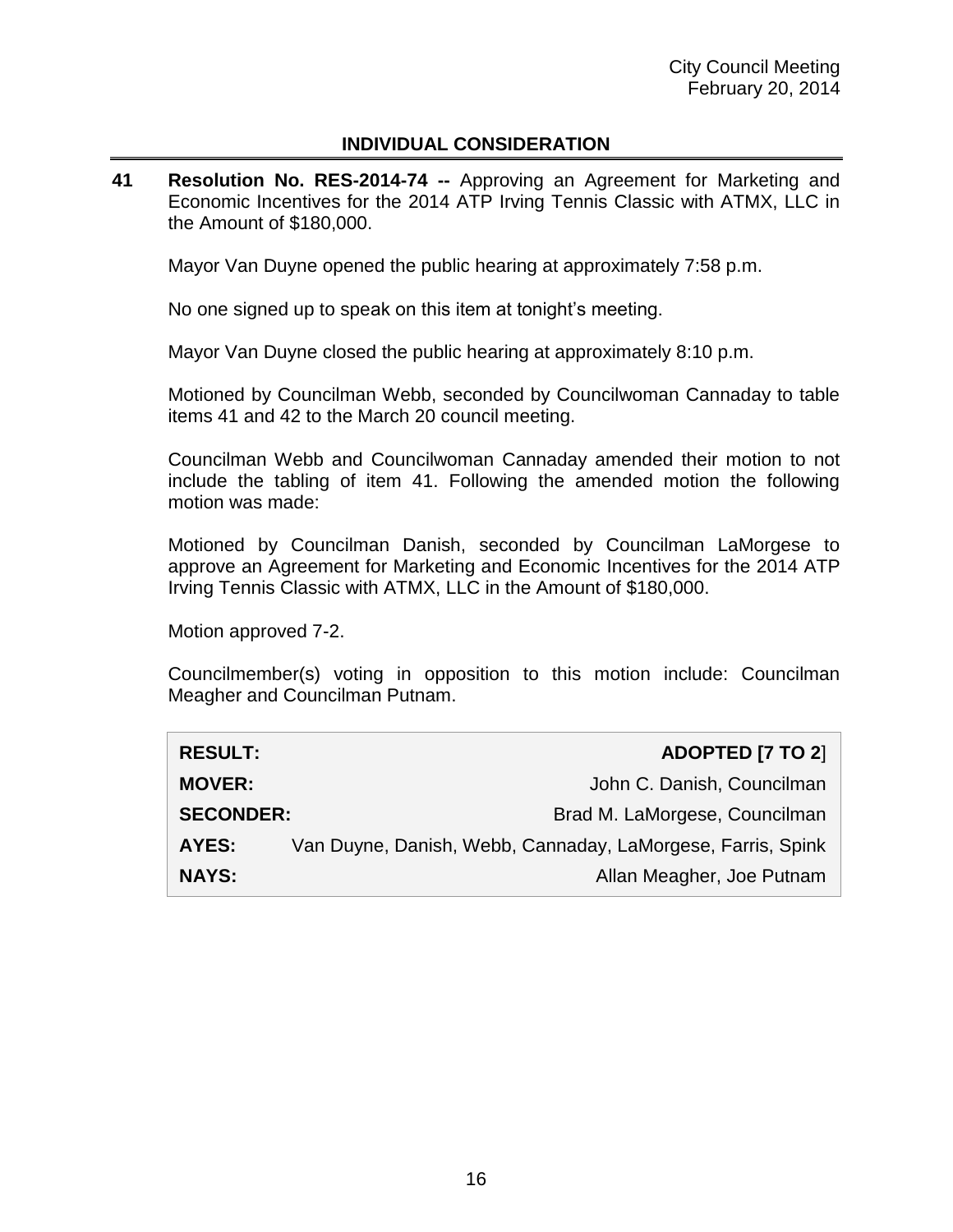**42 Resolution No. RES-2014-75 --** Approving an Agreement for Marketing and Economic Incentives Related to the Texas Wild 2014 World Team Tennis Season - Between the City of Irving and the Kansas City Explorers, Inc. in the Amount of \$150,000.

Motioned by Councilman Webb, seconded by Councilwoman Cannaday to table this item to the March 20 council meeting.

Motion approved 5-4.

Councilmember(s) voting in favor of this motion include: Councilman Danish, Councilwoman Cannaday, Councilman Meagher, Councilman Putnam and Councilman Webb.

Councilmember(s) voting in opposition to this motion include: Mayor Van Duyne, Councilman LaMorgese, Councilman Farris and Councilman Spink.

| <b>RESULT:</b>   | <b>POSTPONED [5 TO 4]</b><br>Next: 3/20/2014 7:00 PM           |
|------------------|----------------------------------------------------------------|
| <b>MOVER:</b>    | Dennis Webb, Councilman                                        |
| <b>SECONDER:</b> | Rose Cannaday, Councilwoman                                    |
| <b>AYES:</b>     | Danish, Meagher, Webb, Putnam, Cannaday                        |
| <b>NAYS:</b>     | Beth Van Duyne, Brad M. LaMorgese, Gerald Farris, Thomas Spink |

# **ZONING CASES AND COMPANION ITEMS**

**43 Resolution No. RES-2014-27 --** Approving Sign Variance Case #S1305-0009 to Replace a Manual Fuel Price Sign with a Digital Fuel Price Sign - Property Located at 8375 North Belt Line Road - Hunter Graphics Inc., Applicant - 7-11 Inc., Owner (Postponed from January 9, 2014)

Mayor Van Duyne opened the public hearing at approximately 9:00 p.m.

The following individual(s) signed up to speak in support of this item: Michael A. Hunter, 3012 Yucca Rd., Willow Park, TX Michael Hoerner, 11501 Marion Rd., Sanger, TX

Mayor Van Duyne closed the public hearing at approximately 9:08 p.m.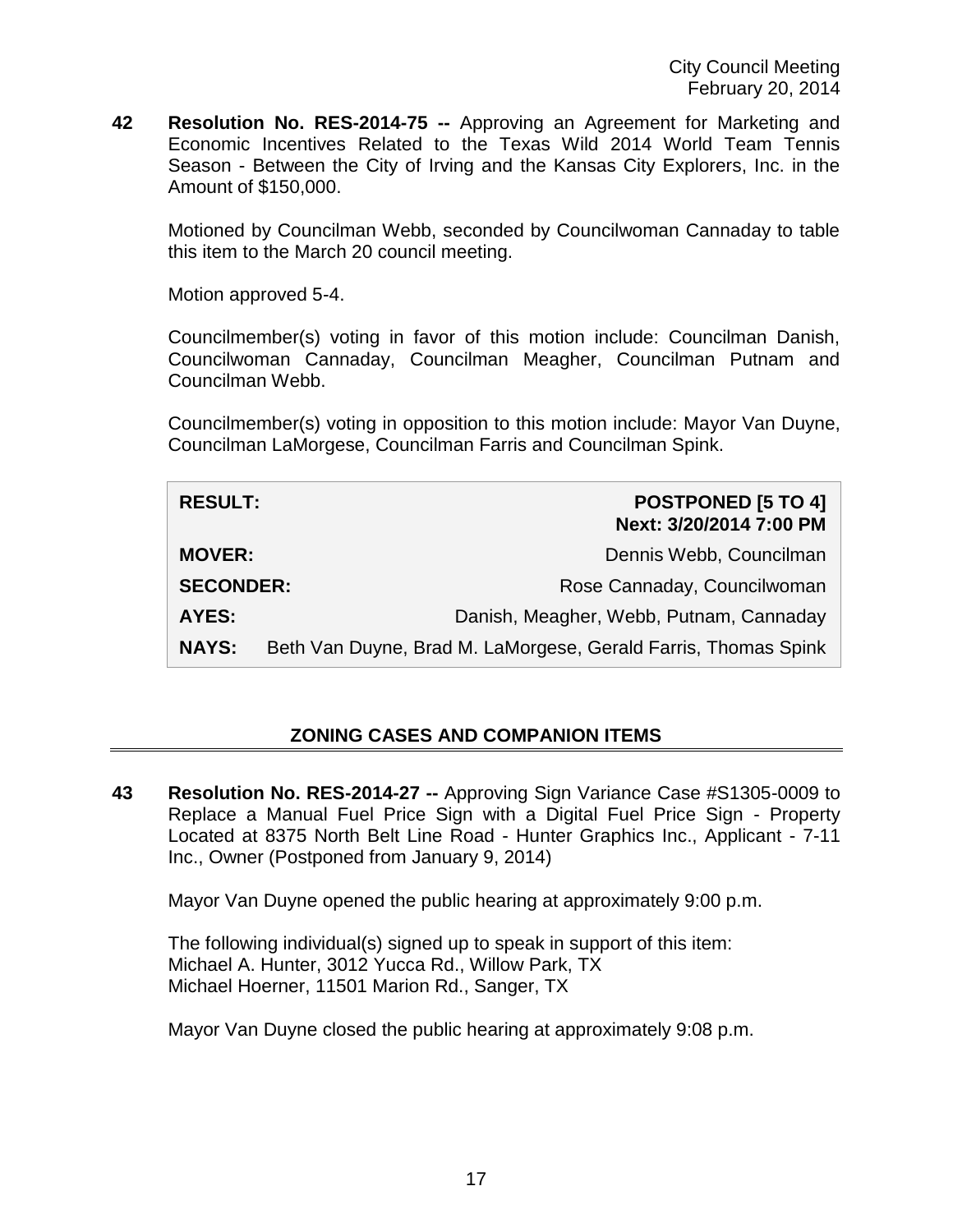Motioned by Councilman Webb, seconded by Councilman Spink to approve a Sign Variance Case #S1305-0009 to Replace a Manual Fuel Price Sign with a Digital Fuel Price Sign - Property Located at 8375 North Belt Line Road - Hunter Graphics Inc., Applicant - 7-11 Inc., Owner (Postponed from January 9, 2014)

Motion approved 7-2.

Councilmember(s) voting in opposition to this motion include: Councilman Meagher and Councilman Farris.

| <b>RESULT:</b>   | ADOPTED [7 TO 2]                                            |
|------------------|-------------------------------------------------------------|
| <b>MOVER:</b>    | Dennis Webb, Councilman                                     |
| <b>SECONDER:</b> | Thomas Spink, Councilman                                    |
| AYES:            | Van Duyne, Danish, Webb, Putnam, Cannaday, LaMorgese, Spink |
| <b>NAYS:</b>     | Allan Meagher, Gerald Farris                                |

**44 Resolution No. RES-2014-76 --** Approving Sign Variance Case #S1311-0020 to Replace One Manual Fuel Price Sign with One Digital Fuel Price Sign - Property Located at 3997 North Belt Line Road - Hunter Graphics Inc., Applicant - Nassar SAFA Investments LLC, Owner

Mayor Van Duyne opened the public hearing at approximately 9:08 p.m.

The following individual(s) signed up to speak in support of this item: Michael A. Hunter, 3012 Yucca Rd, Willow Park, TX

Mayor Van Duyne closed the public hearing at approximately 9:08 p.m.

Motioned by Councilman Webb, seconded by Councilman Spink to approve Sign Variance Case #S1311-0020 to Replace One Manual Fuel Price Sign with One Digital Fuel Price Sign - Property Located at 3997 North Belt Line Road - Hunter Graphics Inc., Applicant - Nassar SAFA Investments LLC, Owner

Motion approved 7-2.

Councilmember(s) voting in opposition to this motion include: Councilman Meagher and Councilman Farris.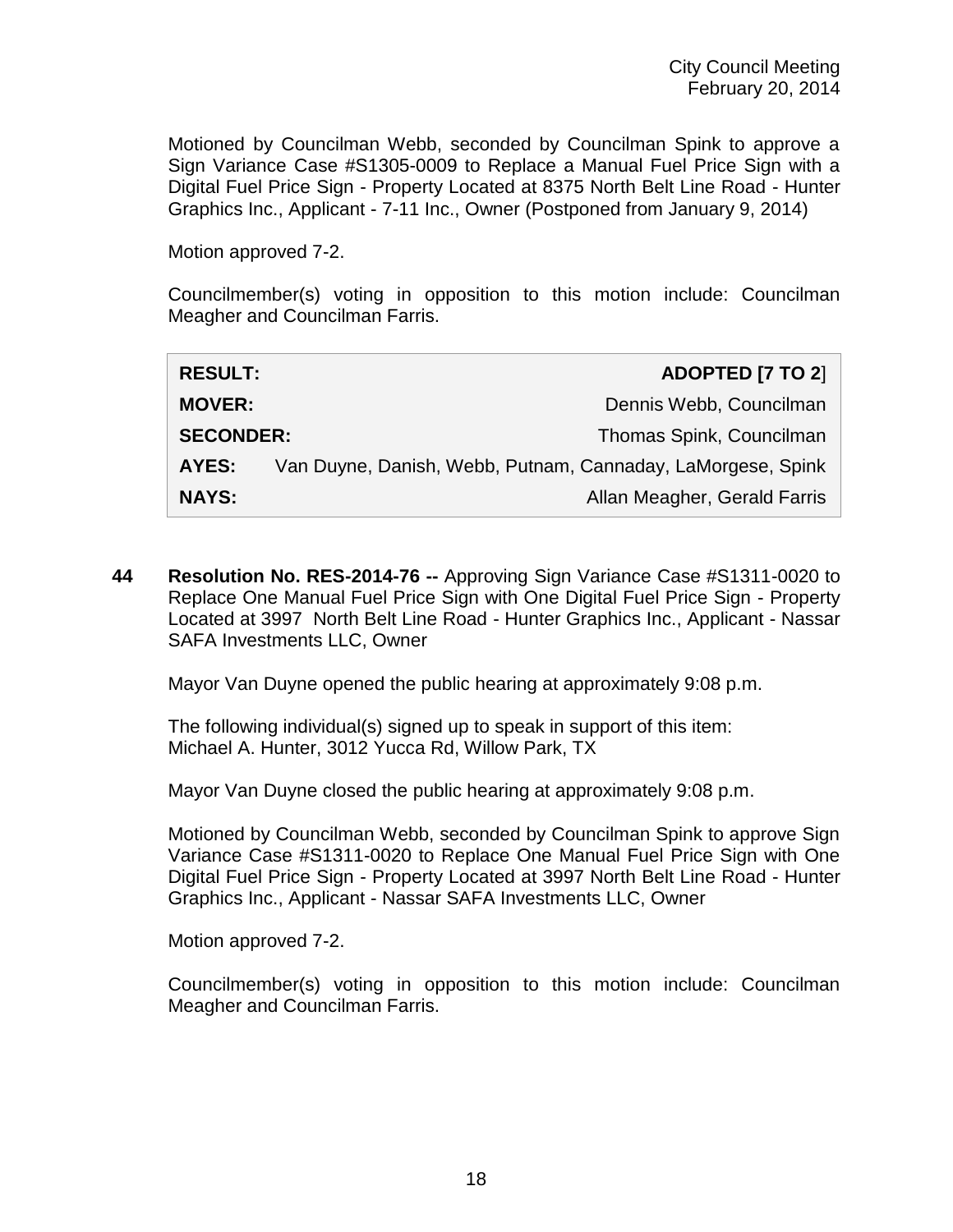| <b>RESULT:</b>   | <b>ADOPTED [7 TO 2]</b>                                     |
|------------------|-------------------------------------------------------------|
| <b>MOVER:</b>    | Dennis Webb, Councilman                                     |
| <b>SECONDER:</b> | Thomas Spink, Councilman                                    |
| AYES:            | Van Duyne, Danish, Webb, Putnam, Cannaday, LaMorgese, Spink |
| <b>NAYS:</b>     | Allan Meagher, Gerald Farris                                |

**45 Ordinance No. ORD-2014-9554 --** Zoning Case #ZC13-0025 - Granting ML-20A (Light Industrial) Uses - Approximately 31.47 Acres Located at the Northwest Corner of Royal Lane and Tristar Drive, and Approximately 9.09 Acres Located at the Northeast Corner of Royal Lane and Wayside Drive - GSR Andrade Architects, Applicant - Jackson-Shaw, Owner

Mayor Van Duyne opened the public hearing at approximately 9:09 p.m.

No one signed up to speak on this item at tonight's meeting.

Mayor Van Duyne closed the public hearing at approximately 9:09 p.m.

Motioned by Councilman LaMorgese, seconded by Councilwoman Cannaday to approve Zoning Case #ZC13-0025 - Granting ML-20A (Light Industrial) Uses - Approximately 31.47 Acres Located at the Northwest Corner of Royal Lane and Tristar Drive, and Approximately 9.09 Acres Located at the Northeast Corner of Royal Lane and Wayside Drive - GSR Andrade Architects, Applicant - Jackson-Shaw, Owner

Motion approved 9-0.

| <b>RESULT:</b>                                                                        | <b>ADOPTED [UNANIMOUS]</b>    |
|---------------------------------------------------------------------------------------|-------------------------------|
| <b>MOVER:</b>                                                                         | Brad M. LaMorgese, Councilman |
| <b>SECONDER:</b>                                                                      | Rose Cannaday, Councilwoman   |
| AYES: Van Duyne, Danish, Meagher, Webb, Putnam, Cannaday, LaMorgese,<br>Farris, Spink |                               |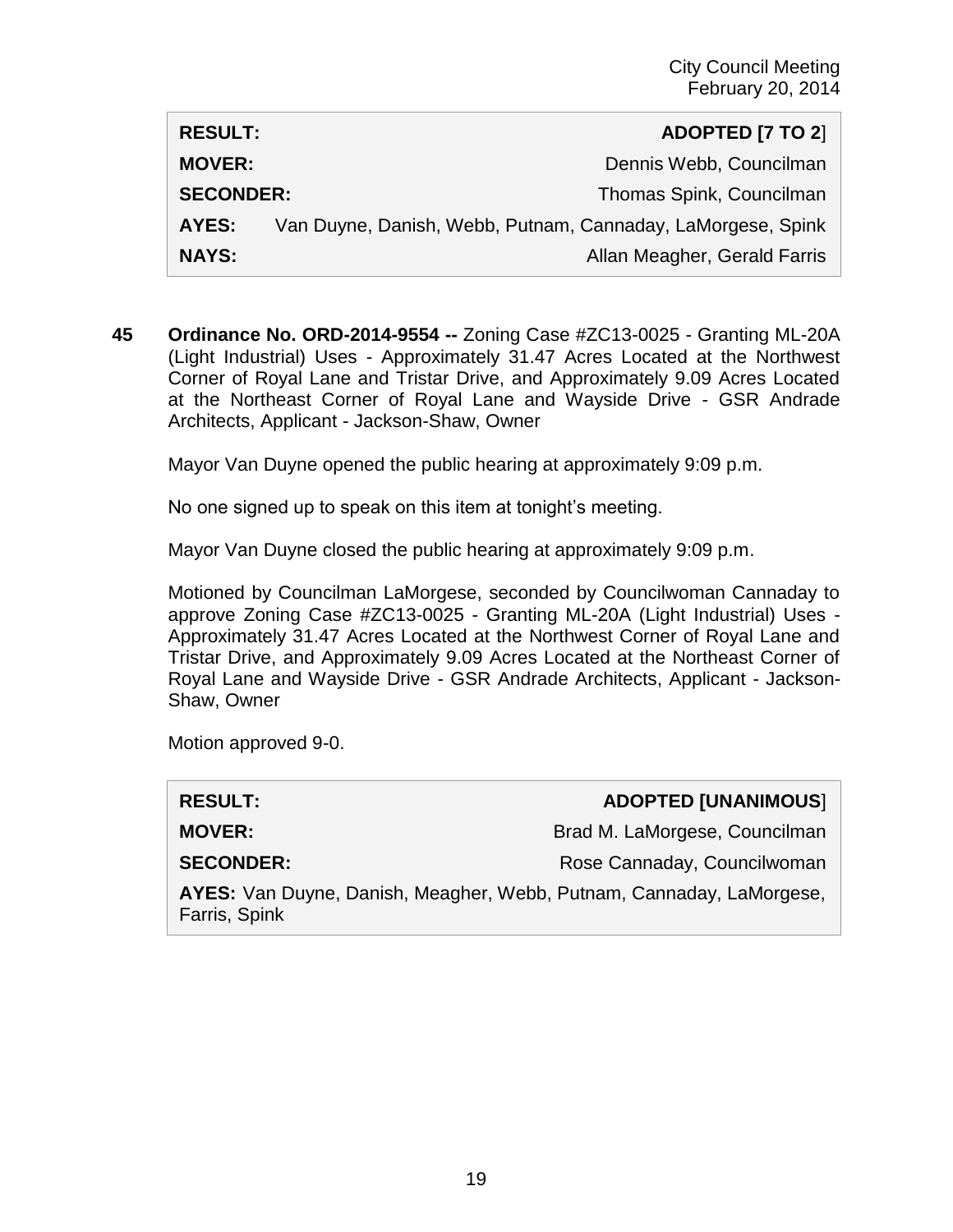**46 Ordinance No. ORD-2014-9555 --** ZC13-0048 – Approval of a TOD (Transit Oriented Development) Detail Plan for North Shore, Phase 1 - Approximately 7.121 Acres, North of Lake Carolyn Parkway and East of Las Colinas Boulevard - Fram Building Group, Applicant - Tract 10 Properties LP, Owner

Mayor Van Duyne opened the public hearing at approximately 9:10 p.m.

Brian Moore, 2808 Fairway, Dallas, TX - Mr. Moore is the applicant and was prepared to make a presentation.

Mayor Van Duyne closed the public hearing at approximately 9:10 p.m.

Motioned by Councilman LaMorgese, seconded by Councilman Farris to approve ZC13-0048 - Approval of a TOD (Transit Oriented Development) Detail Plan for North Shore, Phase 1 - Approximately 7.121 Acres, North of Lake Carolyn Parkway and East of Las Colinas Boulevard - Fram Building Group, Applicant - Tract 10 Properties LP, Owner

Motion approved 9-0.

| <b>RESULT:</b>                                                                        | <b>ADOPTED [UNANIMOUS]</b>    |  |
|---------------------------------------------------------------------------------------|-------------------------------|--|
| <b>MOVER:</b>                                                                         | Brad M. LaMorgese, Councilman |  |
| <b>SECONDER:</b>                                                                      | Gerald Farris, Councilman     |  |
| AYES: Van Duyne, Danish, Meagher, Webb, Putnam, Cannaday, LaMorgese,<br>Farris, Spink |                               |  |

**47 Ordinance No. ORD-2014-9556 --** Zoning Case #ZC13-0058 - Granting S-P-1 (Detailed Site Plan) for R-AB (Restaurant with the Attendant Accessory Use of the Sale of Alcoholic Beverages for On-Premises Consumption), Convention Center, Retail, Entertainment, Hotel Restaurant and Related Uses - Approximately 16.787 Acres Located North of Fuller Drive and West of West Las Colinas Boulevard - the Ark Group of Irving, Inc., Applicant - City of Irving, Owner

Mayor Van Duyne opened the public hearing at approximately 9:11 p.m.

Sharon Barbosa-Crain, 2608 Alan-a-Dale, Irving, TX - Ms. Barbosa-Crain represents the applicant.

Mayor Van Duyne closed the public hearing at approximately 9:16 p.m.